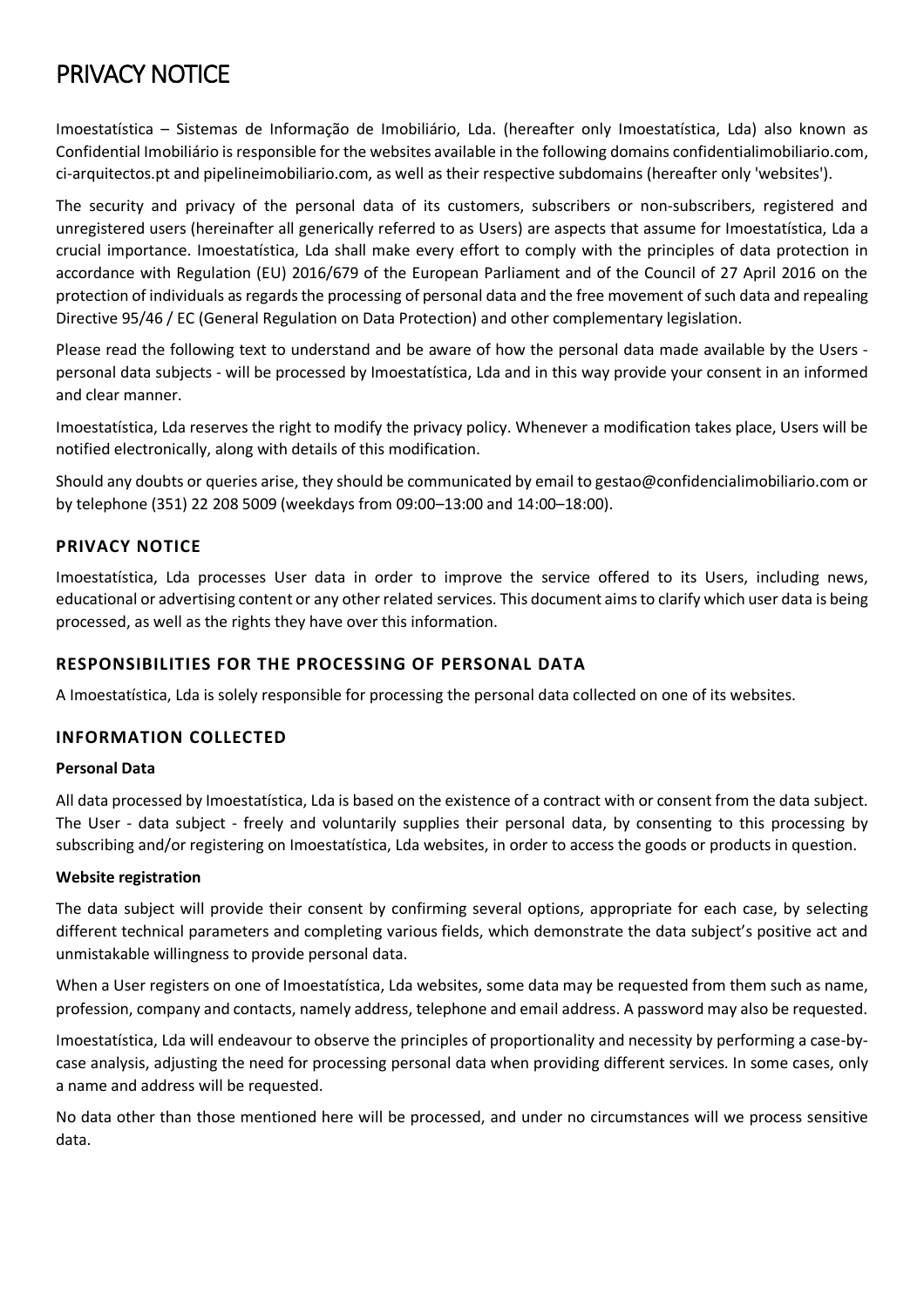### **Other information collected**

Imoestatística, Lda automatically collects information when someone visits its websites. Imoestatística, Lda gathers information from the User's computer, where a cookie is placed (a small data file about this User) whenever someone visits its website. This data is not provided by the User - it is collected automatically as a way of facilitating website connections and their use.

We use cookies and other similar technology to facilitate and register which particular services are used on the websites. Such technology may also be used when HTML email messages are sent.

## **Cookies and other Internet technology**

We collect information from your computer to assess the effectiveness of the content on our websites and their use. This data enables us to improve the user or browsing experience of our websites and develop programmes and content in line with our website Users' interests.

Imoestatística, Lda uses three types of cookies:

- Session cookies: This type of cookies is used to track the User's journey through the website during their visit. These cookies are necessary for the website to operate efficiently, but they are not used to personally identify the User. Session cookies are temporary and are automatically eliminated when the User leaves the website.
- Permanent cookies: This type of cookies is used to identify Users whenever they use the website. These cookies are not essential for the website to function properly, but can optimise its use. We do not collect personal data with these cookies, but Users are given a unique number that identifies them whenever the enter Imoestatística, Lda 's websites. Permanent cookies remain in Users' computers until they are eliminated by the User.
- Other cookies or third-party cookies: other companies and services use our websites for advertising purposes. Users may occasionally receive cookies from these companies/services. We have no control over the allocation of these cookies.

The User's computer browser, or other installed software, may restrict the use of session cookies, permanent cookies or any other type of cookies. Should the User choose to restrict the use of session cookies, they may not be able to use our websites or some of the features in our email messages.

Emails we send may contain either session cookies or permanent cookies.

Apart from cookies, some of our Internet pages and HTML messages integrate pixel tags that allow us to track the journeys of our website Users as well as those of recipients of our communications. These pixel tags are used for collecting non-personally identifiable data that helps us to determine popular destinations, among others.

# **Information referring to the User's computer**

Imoestatística, Lda obtains technical information about the User's computer whenever the User requests a page while visiting Imoestatística, Lda websites. This information is obtained via the User's browser and can include a range of data, such as: IP address, operating system, the Internet search engine (e.g. Internet Explorer, Google Chrome, Mozilla Firefox, Safari), monitor resolution and reference websites.

## **HOW WE USE THE DATA WE COLLECT**

The data is processed for the purpose of invoicing for the purchase of goods and/or services. In cases where consent could be used for multiple purposes - registration or subscription for different purposes, in different contexts - these other purposes will always be compatible with the original purposes.

The data retention period is defined by the data subject who agrees to safeguard it for the duration of the relationship between the User and Imoestatística, Lda.